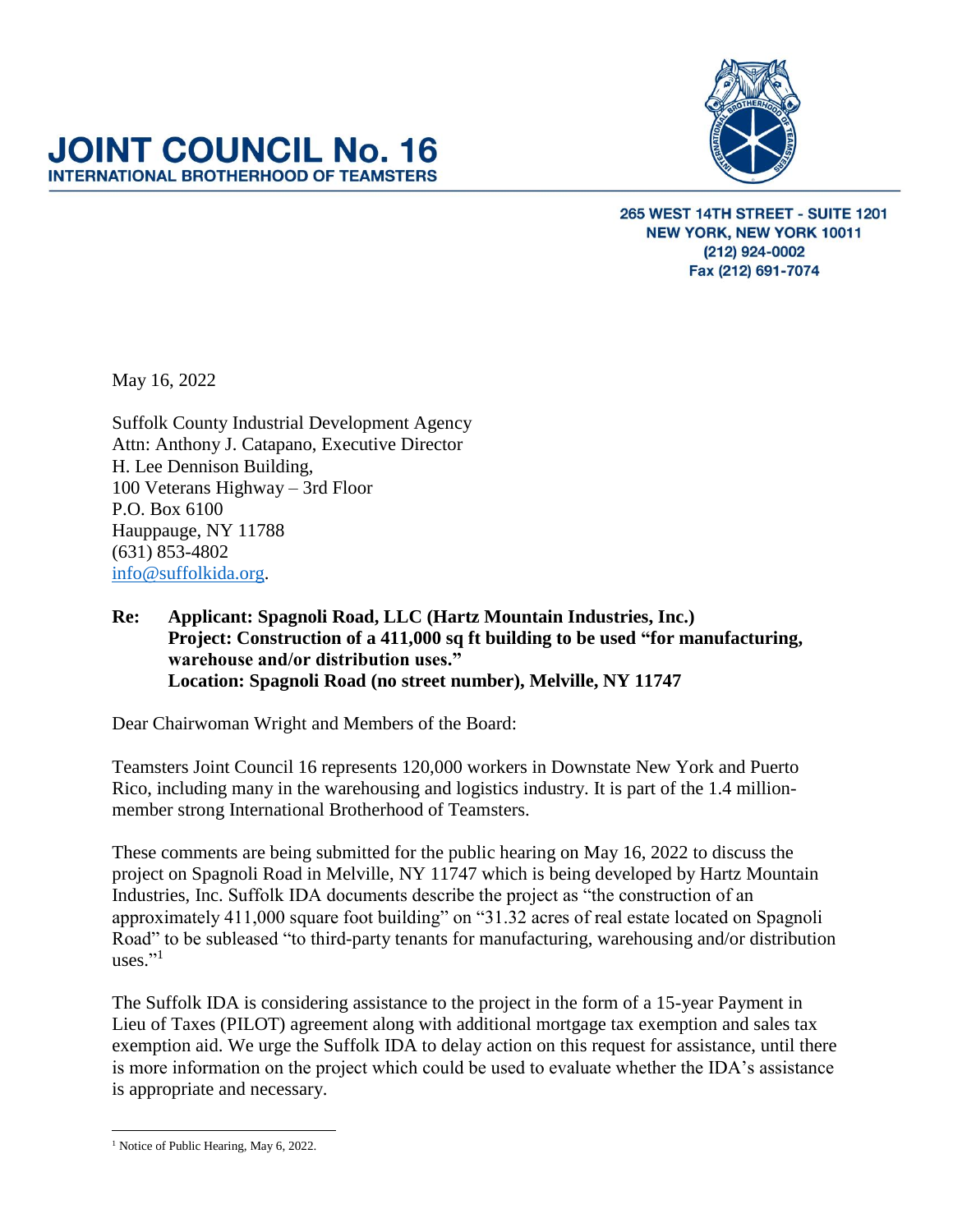# **This Project May Be An Amazon Facility:**

Suffolk IDA documents do not specify a known end user for the warehouse. Despite this, there seems to be a significant chance that some component of the project will be an Amazon warehouse such as a last mile delivery station:

- The applicant Hartz Mountain has an existing relationship with Amazon:
	- o Earlier this year, it signed a 10-year lease with Amazon for one of its buildings at 235 Pinelawn Road (also listed as 90 Ruland Road) in Melville, NY on the former Newsday site.<sup>2</sup>
	- o In 2017, Hartz Mountain developed a building in Weehawken, NJ for Amazon subsidiary Whole Foods.<sup>3</sup>
- The development on Spagnoli Road was described in a 3/4/2022 *Long Island Business News* article as a "last-mile, warehouse and distribution facility."<sup>4</sup>
- Amazon seems to be creating a concentration of last mile facilities in Melville. Last year, "the company leased two adjacent buildings at 540 Broadhollow Road and 1770 Walt Whitman Road" in Melville that are being used as last mile delivery stations.<sup>5</sup>
- Amazon is now the largest operator of e-commerce facilities and the largest single developer of warehouses and logistics facilities in the United States. From 2014 to the first half of 2021, the number of last mile delivery stations grew from just 8 to almost 450. Amazon plans to open at least another 250 last mile delivery stations in the U.S. over the next 2 years. The company reportedly plans to open at least 1,500 last mile delivery stations.<sup>6</sup>
- Amazon has made an aggressive push to build more last mile warehouses in Long Island, working with developers to build facilities in Syosset, Holbrook, Woodmere and Westhampton. Amazon continues to push more Long Island development projects in places such as Freeport.

Suffolk IDA officials should request that the applicant divulge any intended or prospective end user. It is likely that there is either a known end user or 1 or more prospective end users, given the length of time that this project has been under development:

- Hartz Mountain bought the land in 2019.<sup>7</sup>
- The developer submitted this project's application to the Suffolk IDA in August  $2020$ .<sup>8</sup>
- It has already received approvals from the Huntington Planning Board.<sup>9</sup>

If the Suffolk IDA knew the end user, it would be in a better position to evaluate if the project needed and/or warranted tax breaks.

## **This Project May Not Need Suffolk IDA Assistance:**

The purpose of IDAs is to:

1) Offer assistance in the creation and/or retention of local jobs that might otherwise be impossible, and

 $\overline{\phantom{a}}$ <sup>2</sup> <https://greaterlongisland.com/amazon-warehouse-planned-for-former-newsday-headquarters-in-melville/>

<sup>3</sup> <https://www.northjersey.com/story/money/shopping/2017/06/27/whole-foods-365-new-format-store-coming-weehawken/430750001/>

<sup>4</sup> Long Island's Industrial Revolution," *Long Island Business News*, March 4, 2022.

<sup>5</sup> <https://libn.com/2022/02/25/amazon-leases-first-building-at-former-newsday-site/> <sup>6</sup> <https://www.freightwaves.com/news/amazon-to-blanket-the-burbs-with-lots-of-delivery-stations>

<sup>7</sup> <https://www.hartzmountain.com/Pages/Developments.aspx>

<sup>8</sup> Letter from Hartz Mountain Vice President James P. Rhatican, 4/22/2022.

<sup>9</sup> Letter from Hartz Mountain Vice President James P. Rhatican, 4/22/2022.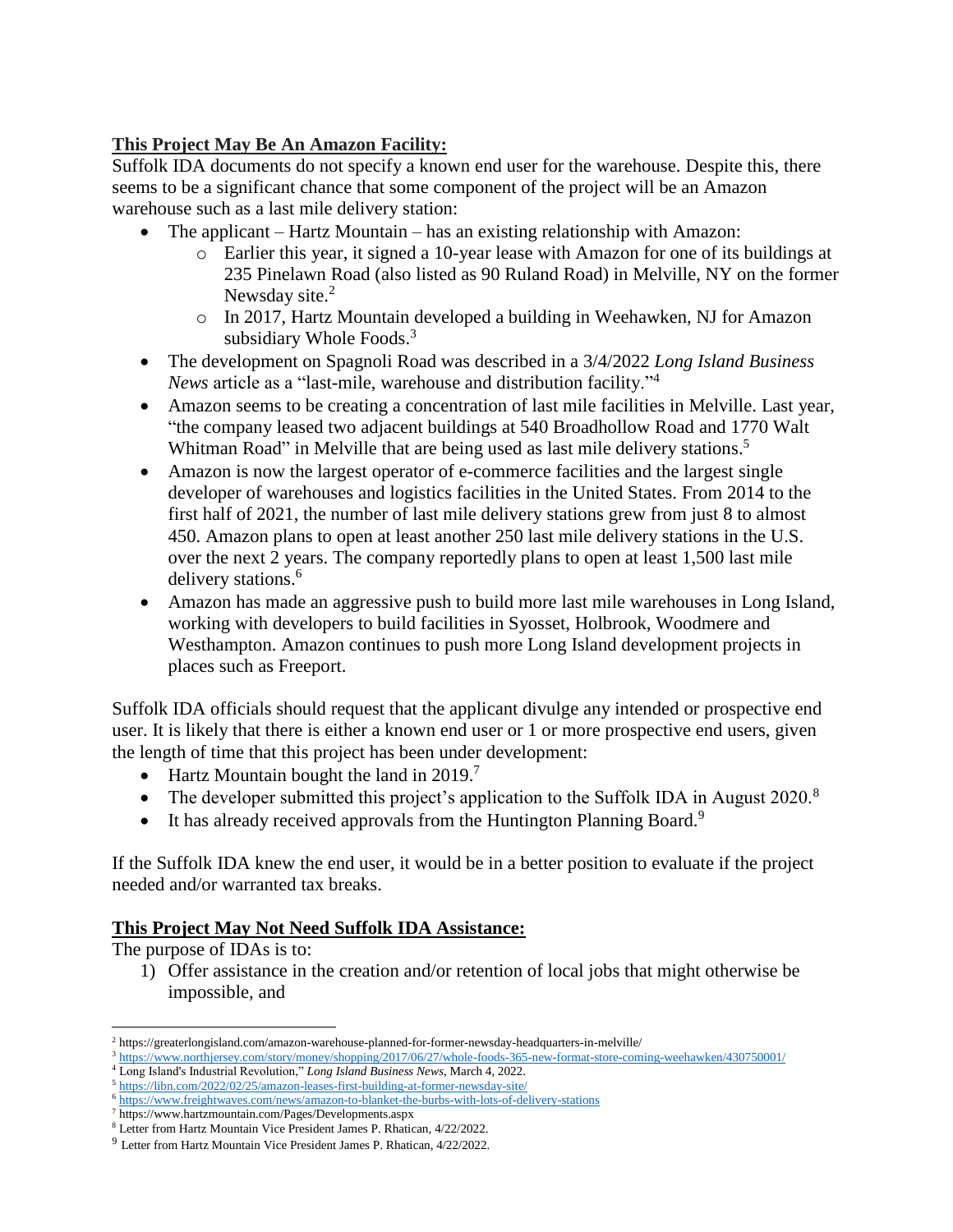2) Incentivize job-creation projects that might otherwise go to other locations.

We question whether these objectives would be met by subsidizing an Amazon project.

The project's Form Application for Financial Assistance asks "is the requested financial assistance reasonably necessary to prevent the Applicant from moving out of New York state?" Interestingly, the developer did not answer "Yes" or "No" but left the answer blank. It did state that "the financial assistance is critical to developing the property. The incentives make the project financially feasible allowing [sic] to attract hundreds of new jobs to the region by being able to offer a competitive rate compared to lower cost markets across the Country." $10$ 

Elsewhere, the Form Application for Financial Assistance asks "is there a likelihood that the Applicant would not proceed with this Project without the Agency's assistance?" Hartz Mountain answered "Yes," clarifying that "If but for the Suffolk IDA's financial assistance the project would not be able to move forward. It is imperative in today's ultra competitive market that Long Island competes with out of NYS that incentives are in place to support larger scaled projects that yield new jobs."<sup>11</sup>

These assertions – about the necessity for IDA subsidies to locate the project in the county – are unlikely to be true in the event that this project is an Amazon warehouse, because such facilities must be near the areas they service with deliveries. In other words, a facility intended to service Long Island could not otherwise be located in another state.

This is particularly true if the project will include 1 or more last mile delivery stations. Because they are the final stop in the e-commerce supply chain before packages are delivered to customers, they must necessarily be located in the immediate vicinities of their service areas.

Furthermore, if this project is an Amazon facility, the company's enormous wealth renders the Suffolk IDA's financial assistance unnecessary.

## **This Project May Not Create Good Jobs:**

A prime reason for supporting projects such as this one is the prospect of jobs for local residents. This project may not create good jobs that can sustain local, middle class families:

## Negative Impact on Wages for the Temporary Construction Jobs:

It is assumed that the project will generate over 200 construction jobs.<sup>12</sup> The applicant, however, has failed to sign a Project Labor Agreement (PLA) with the Building and Construction Trades Council of Nassau & Suffolk Counties (AFL-CIO) to ensure that the construction jobs will be union, living-wage jobs  $-$  despite assurances of repeated discussions with the organization.<sup>13</sup>

## Negative Impact on Wages for the Permanent Warehouse Jobs:

The project is anticipated to generate  $200-300$  permanent jobs.<sup>14</sup> There is no guarantee that these will be good jobs if this project is an Amazon facility:

l <sup>10</sup> Form Application for Financial Assistance, Page 11, SCIDA Project Abstract, 5/20/2021.

<sup>&</sup>lt;sup>11</sup> Form Application for Financial Assistance, Page 24, (Question 3 of Part VII), SCIDA Project Abstract, 5/20/2021.

<sup>&</sup>lt;sup>12</sup> "Fiscal and Economic Impact Summary Analysis" dated 7/16/2021 and prepared by Nelson, Pope & Voorhis, LLC (NPV).

<sup>&</sup>lt;sup>13</sup> Letter from Hartz Mountain Vice President James P. Rhatican, 4/22/2022.

<sup>&</sup>lt;sup>14</sup> "Fiscal and Economic Impact Summary Analysis" dated 7/16/2021 and prepared by Nelson, Pope & Voorhis, LLC (NPV).